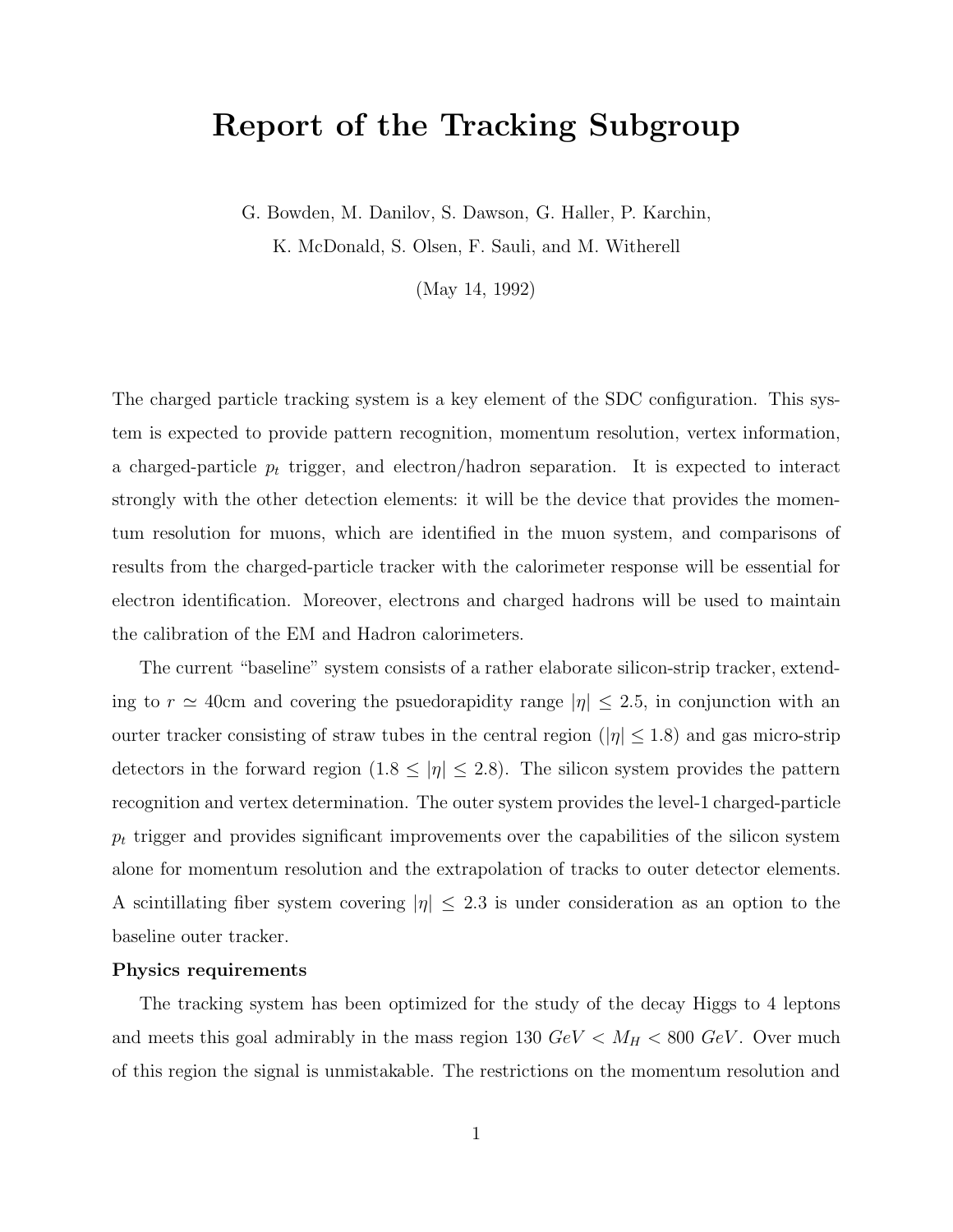the rapidity coverage imposed by the SCD collaboration on the tracking system are largely driven by the desire to observe the Higgs in this mode in the mass range between around  $160 \text{ GeV}$  and  $180 \text{ GeV}$ , where the rate is small. It is not clear, however, that a Higgs existing in this small mass region could not be observed with a somewhat more restricted rapidity range.

A strongly interacting electroweak symmetry breaking scenario may manifest itself in the  $W^+W^+ \to W^+W^+$  channel. In order to observe this signal, it is necessary to determine the particle charges at  $1 TeV$  to 1 part in 1000. Even this may not be sufficient to observe the signal. It would be nice to see the necessary simulations in order to justify the need for this capability.

Another physics possibility that challenges the tracking system is the measurement of forward-backward charge asymmetries for new heavy Z bosons, should they be discovered. Measurements of these asymmetries, which will be needed to determine the couplings of the new Z, place a premium on charged particle tracking in the high  $\eta$  region. However, the value of the inner tracker for such measurements is not demonstrated in the TDR. For these measurements the forward muon system may be more important.

#### **The Silicon Tracking System**

Reconstructing tracks close to a collision point of the SSC will be a formidable task for which the SDC group places a heavy reliance on a rather elaborate silicon tracking system. A considerable amount of R&D has been carried out on double-sided silicon detectors, the associated front-end electronics and the mounting, alignment and heat removal schemes. The work in each of these areas is of extremely high quality and excellent progress has been made.

**Double-sided Silicon Strip Detectors** The prototype silicon microstrip detectors produced by Hamamatsu meet nearly all the specifications of the experimenters. The silicon detector structures seem optimized for performance and satisfy the radiation damage requirements. The break-down voltages should be increased to insure reliable operation; it was reported that this is being worked on by the manufacturer.

**Front-end Electronics** The overall systems concept for the Si-Tracker electronics is sound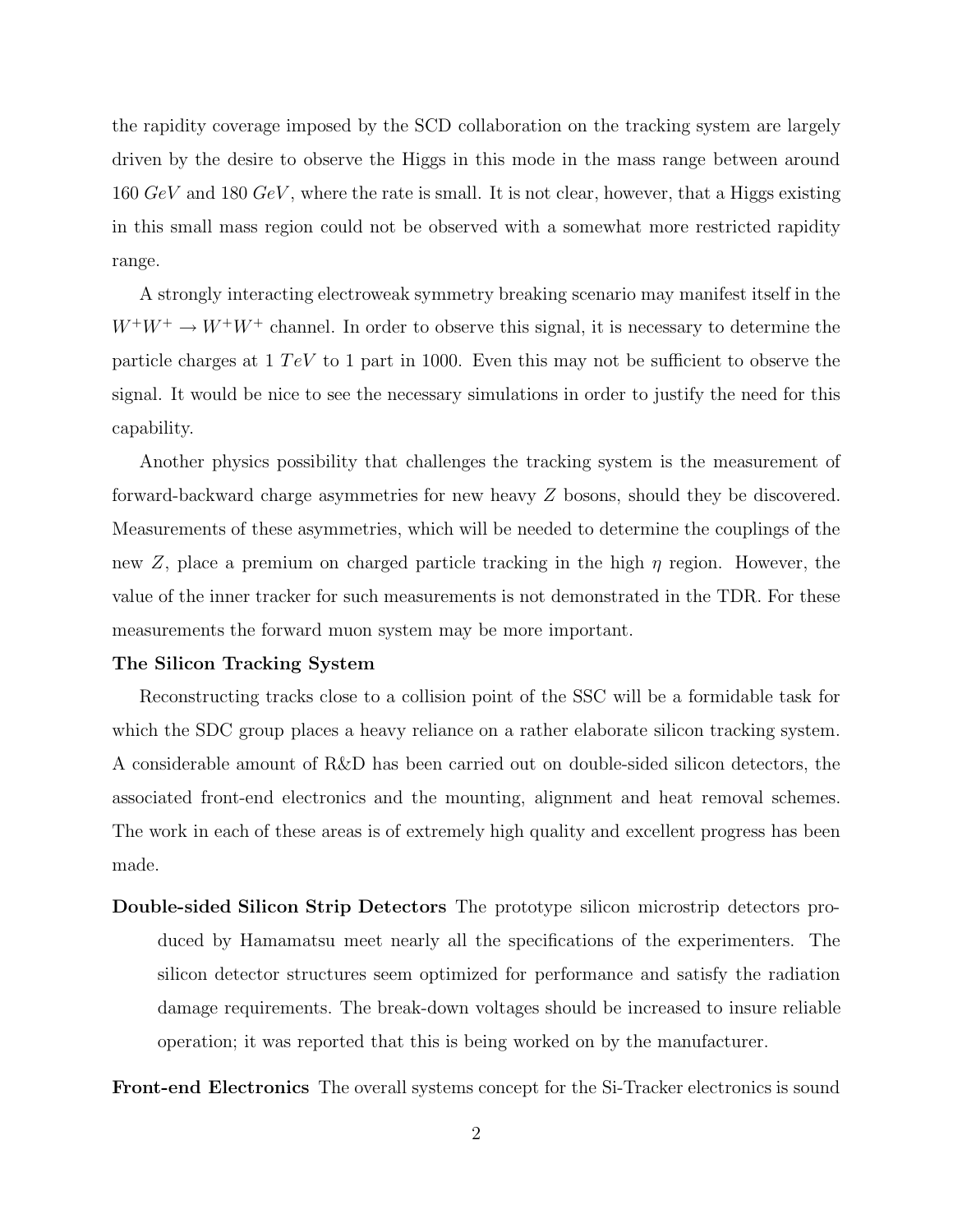and well documented. The signal from the silicon strips is conditioned by a analog bipolar amplifier/shaper/discriminator. The hit/no-hit information is then buffered and sparsified in a custom CMOS device. Signals are transmitted via low-mass Al/Kapton ribbon cables to fiber drivers located at the outer shell of the tracker.

Work on the preamplifier chip is very impressive and appears to be going very well. Key performance parameters as noise, time resolution and power dissipation meet or surpass the goals. Attention is given to improve the dead-time. Calibration circuitry still has to be incorporated. Radiation resistance is satisfactory through the choice of intrinsically hard bipolar processes. Several potential vendors with suitable processes were identified, so future production will not rely on a single source.

For the digital CMOS time-slice buffer, various schemes have been simulated and test circuits are in fabrication. A final complete circuit has still to be selected and needs to be prototyped by the end of this calendar year. The device has to be fabricated in special radiation hard technology.

The design of the module which combines detectors, electronics, and cabling looks promising and a lot of effort has gone into preventing digital crosstalk to the analog front-end. A critical test that remains to be done as soon as possible is the performance of an assembled module including cabling and cooling.

Technically the silicon tracker electronics seems well understood. The next crucial step is to use these detectors with prototype readout chips to test the operation of the proposed mounting scheme. A major concern is the schedule, which is very aggressive.

**Mechanical structure, alignment, and heat removal** The proposed silicon tracking system, which occupies a cylindrical volume that is approximately 80cm in diameter and 5m long, is nearly 10 times bigger than previous storage ring devices. A precise and stable mounting system that locates the detector elements with  $25\mu$ m precision and maintains it at the  $5\mu$ m level is proposed. The material in the tracking volume must be minimized; the proposed scheme corresponds to 3% of a radiation length. In addition, the detectors and front-end electronics, which dissipate about 6kW of power, are to be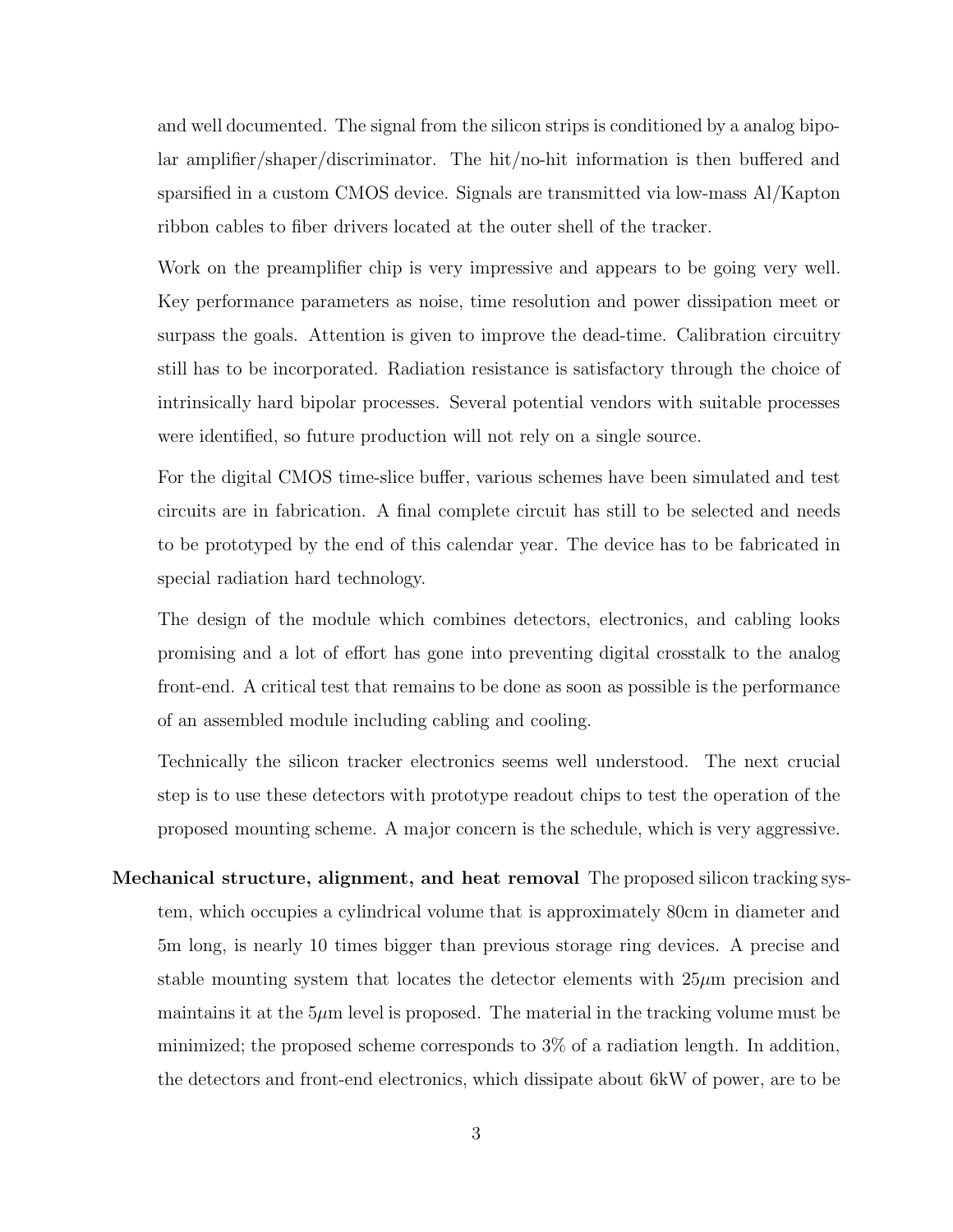maintained at a stable temperature of 0*<sup>o</sup>*C.

The proposed solution is to bond silicon wafers together into "ladders" and mounting the ladders on to a space frame made from a carbon fiber-metal matrix material. Cooling is provided by evaporating butane from styrene wicks in a channel mounted directly to the circuitry. A holographic alignment system is being developed. We think that the design is elegant and well conceived. However, the implementation will require considerable development. In light of this, we deem the schedule to be quite aggressive with little room for any set backs.

#### **The Straw Tube Tracker**

The straw-tube tracker covers the range  $|\eta| \leq 1.8$ , providing a level-1 charged-track  $p_t$ trigger and improvements in momentum and track extrapolation resolution. The proposed system is an extrapolation of previous detectors and we expect that the system would work approximately as planned and could be built within the costs and schedule presented.

A major concern for the strw tube system is the large occupancies, particularly for the inner layers. The calculated rates indicate that some layers may be marginal at the design luminosity and one can worry about the reliability of these calculations when the results are so close to the tolerance level. Another concern is the possibility of vendor-dependent aging characteristics of the straws.

## **The Intermediate Tracker**

The Intermediate Tracking System (ITS) covers  $1.8 \le |\eta| \le 2.8$ ; the  $\eta = 2.8$  is choosen to cover the fiducial extent of the intermediate EM calorimeter. The ITS provides level-1 trigger with a sharp threshold turn-on at  $p_t = 10 \text{GeV}$ . This increases the acceptance for  $Higgs \longrightarrow 4l$  by 15% for a single lepton trigger. It also improves the resolution for extrapolating tracks to the EM calorimeter from 4 mm (Silicon alone) to 0.4 mm, and improves the momentum resolution at 100GeV from 18% (Silicon alone) to 6%.

The proposed system, which is based on gas micro-strip detectors, meets the localization accuracy and rate capability requirements in the intermediate region:  $100\mu$ m accuracy and rate capabilities in excess of  $10^5/mm^2s$  (at 10 times the nominal SSC luminosity near the beam pipe). Lifetimes above 10 years at nominal Luminosity have been demonstrated, more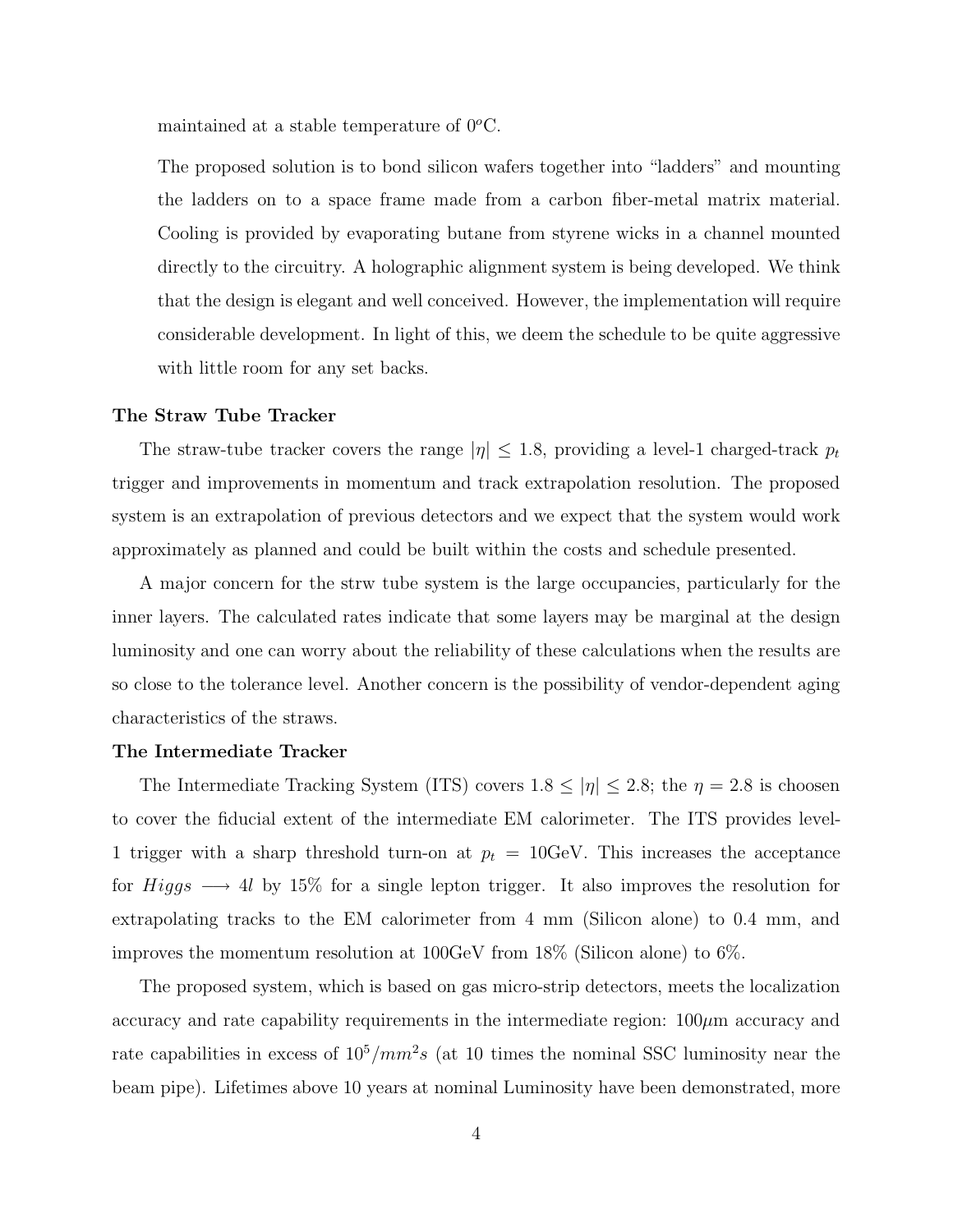work is needed (and is in progress) to extend the limit. However, although several prototypes are under extensive testing in a dozen of laboratories, but only one medium-term (six months) operation in an experiment has been reported.

The electronics appears to be in hand, but is a critical path item. It depends largely on the development of amplifiers-discriminators for silicon or for the straw chambers, but may need some modifications to cope with the readout density, icorporation of spark protection and a Level 1 trigger structure.

There is a considerable amount of R&D effort still pending, particularly in the areas of long term stability and reliability tests, as well as for developig an optimized manufacturing technique. Several groups are working and cooperating on the effort, and the basic operating principles, which are very close to those for multiwire chambers, are vell understood.

Other than silicon, gas multistrip chambers are the only type of detector that can satisfy the tracking requirements in the intermediate region, and the large area to be covered (close to 100 square meters) precludes the use of silicon. Since these devices are rather new developments and there is little solid operating experience with them, a large R&D effort is planned. The R&D program seem adequate and well organized. It should provide the necessary information within a year.

# **The Scintillating Fiber option**

Scintillating fibers are being studied as an alternative to the baseline outer tracking system. In the system being studied, both the straw tube and gas micro-strip trackers are replaced by a single cylindrical scintillating fiber system covering the  $|\eta| \leq 2.3$  region. The proposed system would provide all of the functions of the baseline system albeit over a somewhat more restricted  $\eta$  region. The fiber system are attractive because they have a major advantage over the straw tube system in terms of occupancy and speed.

The recent developments in infrared-blind Visible Light Photon Counters (VLPCs) have been very encouraging: it is reasonable to anticipate quantum efficiencies of 80% and a "reasonable" cost of ∼ \$25/channel. However, these devices are rather new and there is limited experience with them; they have to run at cryogenic temperatures, which introduces operational complications; and there is only a potential vendor.